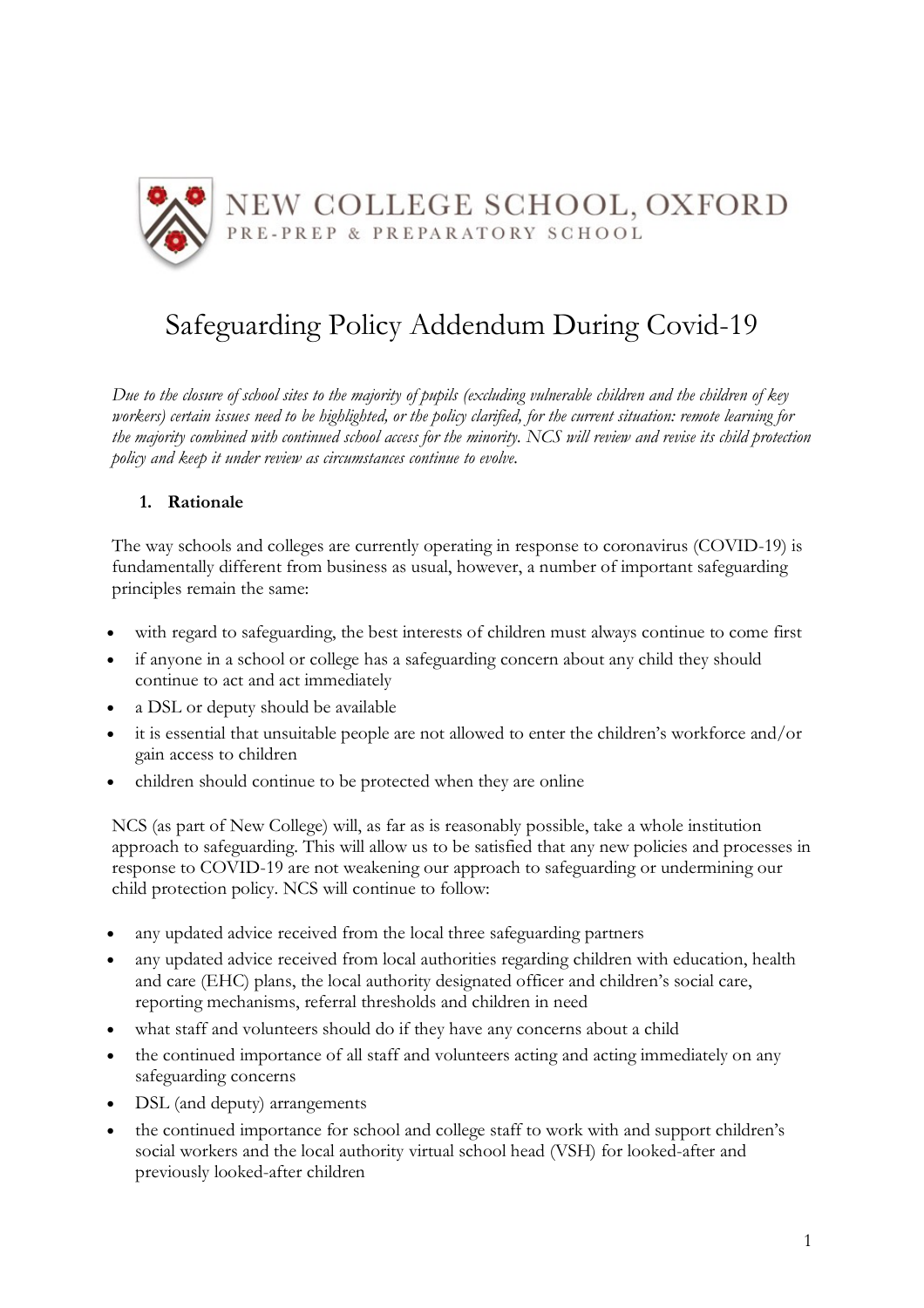- guidance on peer on peer abuse given the very different circumstances schools and colleges are operating in a revised process may be required for managing any report of such abuse and supporting victims – see below. (The principles as set out in part 5 of KCSIE should continue to inform any revised approach)
- what staff and volunteers should do if they have concerns about a staff member or volunteer who may pose a safeguarding risk to children (the principles in part 4 of KCSIE will continue to support how a school or college responds to any such concerns)
- any arrangements to support children we are concerned about who do not meet the 'vulnerable' definition
- arrangements in place to keep children not physically attending NCS safe, especially online and how concerns about these children should be progressed

## **2. Designated safeguarding leads (DSLs)**

It is important that all school and college staff and volunteers have access to a trained DSL or deputy and know on any given day who that person is and how to speak to them. NCS aims to follow the optimal scenario for any school or college providing care for children, which is to have a trained DSL or deputy available on site. Rosemary Cox (DSL) (rosemary.cox@newcollegeschool.org) and/or Brett Morrison (DDSL) (brett.morrison@newcollegeschool.org) are, for the majority of the time, on site during the 'closed' period. It is recognised this may not always be possible, in which case: they are available to be contacted via phone or online video - for example working from home.

Where a trained DSL or deputy is not on site, in addition to one of the above options, the Headmaster or the Deputy Head Academic takes responsibility for co-ordinating safeguarding on site. This may include updating and managing access to child protection files, liaising with the offsite DSL (or deputy) and as required liaising with children's social workers where they require access to children in need and/or to carry out statutory assessments at NCS.

It is acknowledged that DSL training is very unlikely to take place during this period (although the option of online training can be explored). For the period COVID-19 measures are in place, a DSL (or deputy) who has been trained will continue to be classed as a trained DSL (or deputy) even if they miss their refresher training.

If the matter is urgent and it is not possible or desirable to contact senior staff, direct contact should be made with the LADO (01865 815956) or, for Prevent concerns, the local police (01865 335200).

#### **3.Reporting a concern**

Where staff have a concern about a child, they should continue to follow the process outlined in the school Safeguarding Policy. They should contact the DSL or the Deputy DSL **Staff are reminded of the need to report any concern immediately and without delay.** Where staff are concerned about an adult working with children in the school, they should report the concern to the Headmaster. If there is a requirement to make a notification to the Headmaster whilst away from school, this should be done verbally and followed up with an email to the Headmaster. Concerns around the Headmaster should be directed to the Chair of Governors: Miles Young (warden@new.ox.ac.uk; 01865 279524).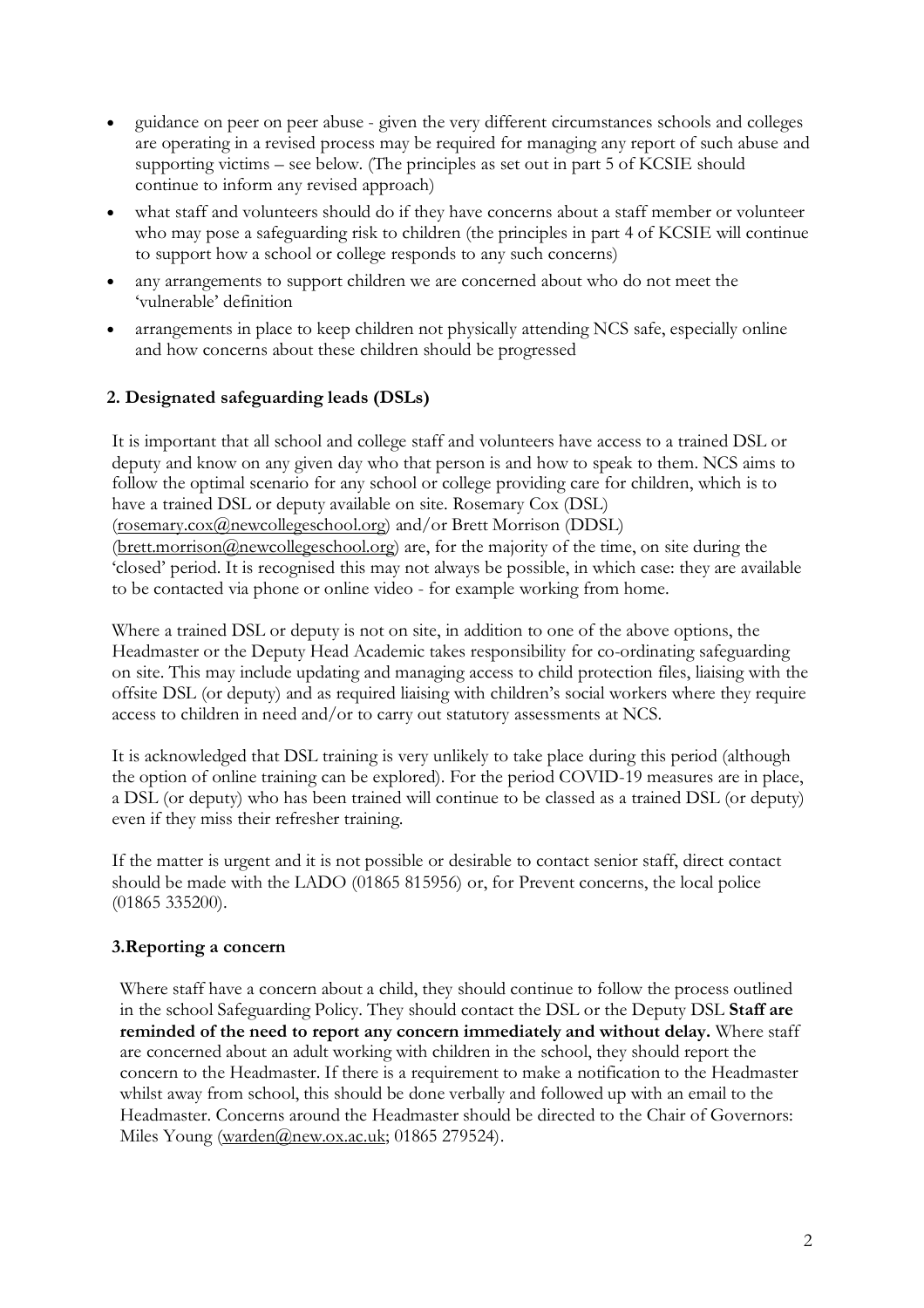#### **4. Vulnerable children**

Ensuring that vulnerable children remain protected is a top priority for the government. Vulnerable children include those who have a social worker and those children and young people up to the age of 25 with EHC plans, read more in the guidance on vulnerable children and young people for further information. Local authorities have the key day-to-day responsibility for delivery of children's social care. Social workers and VSHs will continue to work with vulnerable children in this difficult period and should support these children to access this provision. There is an expectation that children with a social worker will attend provision, unless in consultation with the child's social worker and family it is agreed this is not in the best interests of the child. Senior leaders, especially DSLs (and deputies) know who their most vulnerable children are and have the flexibility to offer a place to those on the edges of receiving children's social care support. School staff should continue to work with and support children' social workers to help protect vulnerable children. This will be especially important during the COVID-19 period.

## **5. Attendance**

Local authorities and schools do not need to complete their usual day-to-day attendance processes to follow up on non-attendance. Schools/colleges and social workers should be agreeing with families whether children in need should be attending education provision – and the school or college should then follow up on any child that they were expecting to attend, who does not. Schools and colleges should also follow up with any parent or carer who has arranged care for their children and the children subsequently do not attend. To support the above, schools and colleges should take the opportunity when communicating with parents and carers to confirm emergency contact numbers are correct and ask for any additional emergency contact numbers where they are available. In all circumstances where a vulnerable child does not take up their place at school or college, or discontinues, the school or college should notify their social worker. The Department for Education has introduced a daily online attendance form to keep a record of children of critical workers and vulnerable children who are attending school. This allows for a record of attendance for safeguarding purposes and allows schools to provide accurate, up-to-date data to the department on the number of children taking up places.

## **6. Staff training and safeguarding induction**

All existing NCS staff will already have had safeguarding training and will have read part 1 of KCSIE. The important thing for these staff will be awareness of any new local arrangements, outlined here, so they know what to do if they are worried about a child. Where new staff are recruited, or new volunteers enter the school or college, they will continue to be provided with a safeguarding induction. An up to date child protection policy (described above) will support this process as will part 1 of KCSIE. If the NCS workforce moves between schools and colleges on a temporary basis in response to COVID-19, the receiving school or college should judge, on a case-by-case basis, the level of safeguarding induction required. In most cases, the existing workforce will already have received appropriate safeguarding training and all they will require is a copy of the receiving setting's child protection policy, confirmation of local processes and confirmation of DSL arrangements. The same applies in the event of non-NCS staff being onsite at NCS.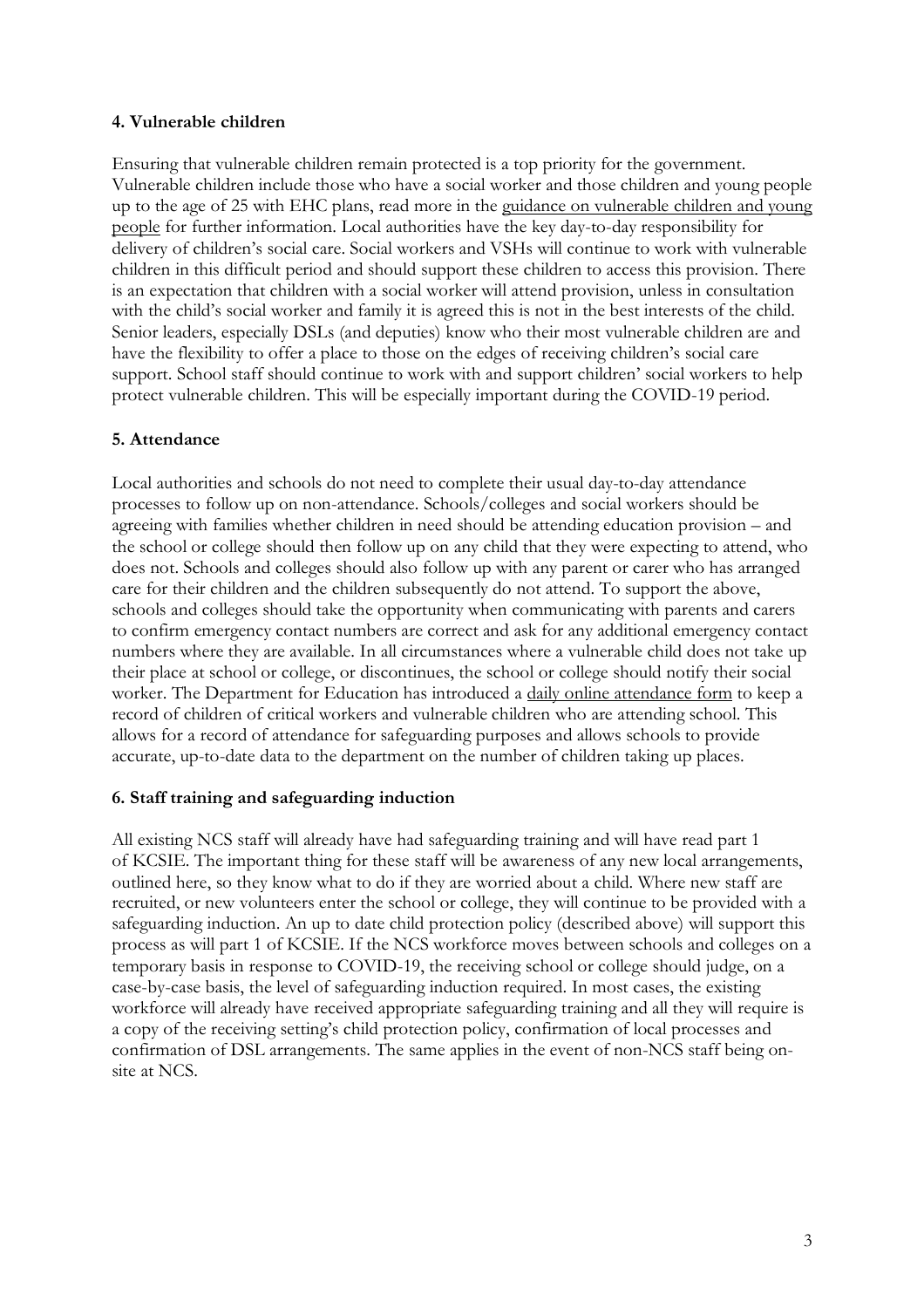#### **7. Safer recruitment/volunteers and movement of staff**

It remains essential that people who are unsuitable are not allowed to enter the children's workforce or gain access to children. If NCS recruits new staff during this period, it will continue to follow the relevant safer recruitment processes for their setting, including, as appropriate, relevant sections in part 3 of KCSIE. In response to COVID-19, the Disclosure and Barring Service (DBS) has made changes to its guidance on standard and enhanced DBS ID checking to minimise the need for face-to-face contact.

If NCS utilises volunteers, we will continue to follow the checking and risk assessment process as set out in paragraphs 167 to 172 of KCSIE. Under no circumstances should a volunteer who has not been checked be left unsupervised or allowed to work in regulated activity.

Regarding members of NCS already engaging in regulated activity and who already have the appropriate DBS check, there is no expectation that a new DBS check should be obtained if that colleague temporarily moves to another school or college to support the care of children. The type of setting on the DBS check, for example a specific category of school, is not a barrier. The same principle applies if childcare workers move to work temporarily in a school setting. The receiving institution should risk assess as they would for a volunteer (see above). Whilst the onus remains on schools and colleges to satisfy themselves that someone in their setting has had the required checks, including as required those set out in part 3 of KCSIE, in the above scenario this can be achieved, if the receiving institution chooses to, via seeking assurance from the current employer rather than requiring new checks.

### **Schools and colleges must continue to follow their legal duty to refer to the DBS anyone who has harmed or poses a risk of harm to a child or vulnerable adult. Full details can be found at paragraph 163 of KCSIE.**

Schools and colleges should continue to consider and make referrals to the Teaching Regulation Agency (TRA) as per paragraph 166 of KCSIE and the TRA's 'Teacher misconduct advice for making a referral. During the COVID-19 period all referrals should be made by emailing Misconduct.Teacher@education.gov.uk. All referrals received by the TRA will continue to be considered. Where referrals on serious safeguarding matters are received and it is deemed that there is a public interest in doing so consideration will be given as to whether an interim prohibition order (IPO) should be put in place. The TRA will continue to progress all cases but will not schedule any hearings at the current time.

Whilst acknowledging the challenge of the current environment, it is essential from a safeguarding perspective that any school or college is aware, on any given day, which staff/volunteers will be in the school or college, and that appropriate checks have been carried out, especially for anyone engaging in regulated activity. As such, schools and colleges must continue to keep the single central record (SCR) up to date as outlined in paragraphs 148 to 156 in KCSIE. The SCR can, if a school or college chooses, provide the means to log everyone that will be working or volunteering in a school or college on any given day, including any staff who may be on loan from other institutions. The SCR can also, if a school or college chooses, be used to log details of any risk assessments carried out on volunteers and staff on loan from elsewhere.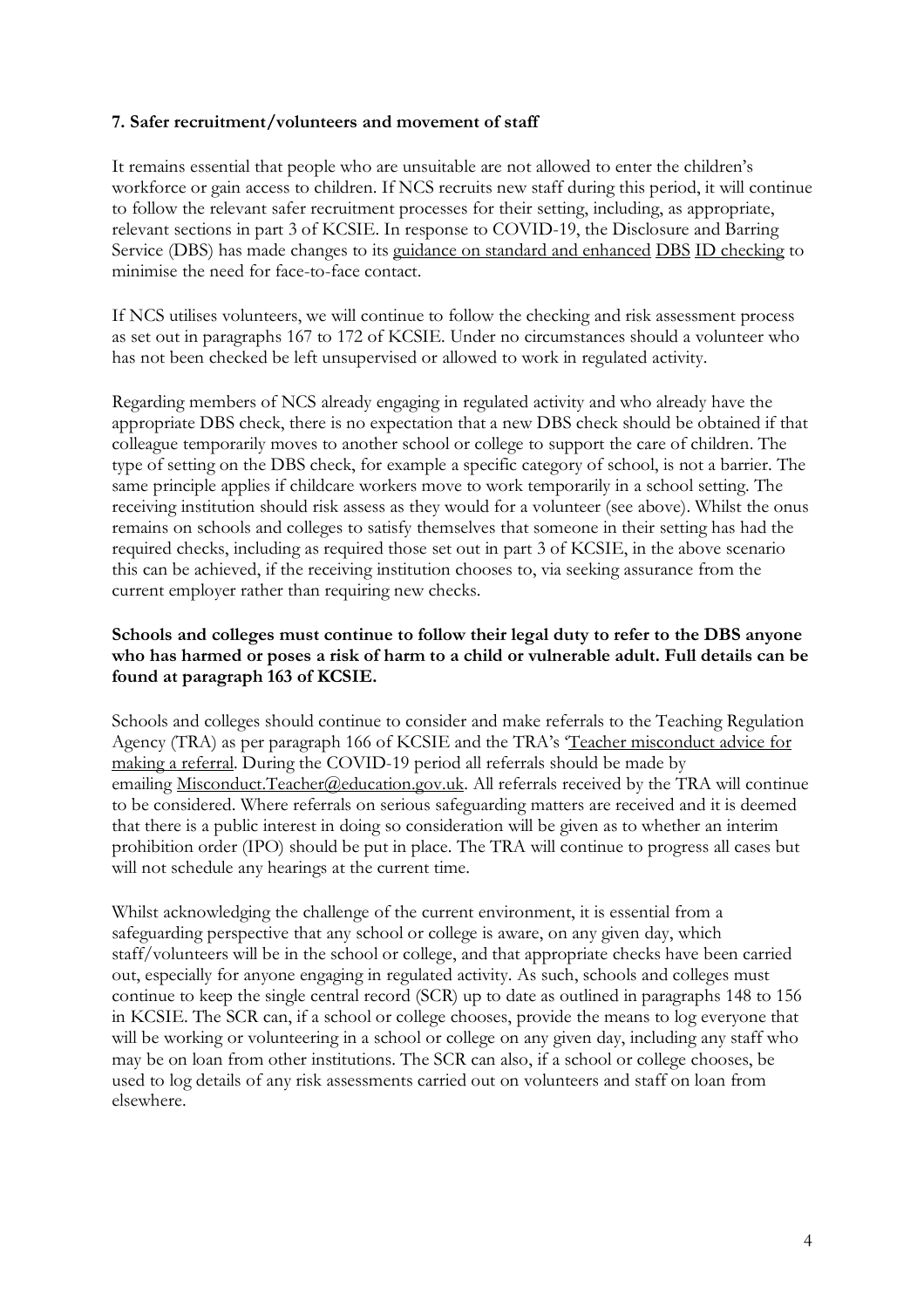#### **8. Mental health**

Negative experiences and distressing life events, such as the Covid-19 circumstances, can affect the mental health of pupils and their parents. Teachers should be aware of this in setting expectations of pupils' work where they are at home.

Where we are providing for children of critical workers and vulnerable children on site, NCS ensures appropriate support is in place for them. Mental health issues can bring about changes in a young person's behaviour or emotional state which can be displayed in a range of different ways, and that can be an indication of an underlying problem. Support for pupils and students in the current circumstances can include existing provision at NCS (although this may be delivered in different ways, for example over the phone) or from specialist staff or support services. There is further guidance on mental health and behaviour in schools. The school counsellor, Katia.Houghton@newcollegeschool.org remains available during this time, as does the rest of the school's normal pastoral network for pupils as well as staff. Colleagues may find the resources here especially useful (https://www.cwmt.org.uk/working-from-home) as well as those resources already sent by the school counsellor. The Headmaster is also available to discuss issues at any time, either by email or phone, or via a platform like Skype.

## **9. Supporting children not in school**

NCS is committed to ensuring the safety and wellbeing of all its children and young people. Where the DSL has identified a child to be on the edge of social care support, or who would normally receive pastoral-type support in school, they should ensure that a robust communication plan is in place for that child or young person. Details of this plan must be recorded, as should a record of contact made. The communication plans can include; remote contact, phone contact, door-step visits. Other individualised contact methods should be considered and recorded. We will work closely with all stakeholders to maximise the effectiveness of any communication plan. This plan must be reviewed regularly (at least once a fortnight) and where concerns arise, the DSL will consider any referrals as appropriate. The school will share safeguarding messages on its website and social media pages. NCS will ensure that where we care for children of critical workers and vulnerable children on site, we ensure appropriate support is in place for them. This will be bespoke to each child.

#### **10. Online Safety**

NCS will be doing what it reasonably can to keep all of our children safe. The majority of children will not be physically attending NCS site. It is important that all staff who interact with children, including online, continue to look out for signs a child may be at risk. Any such concerns should be dealt with as per the child protection policy and where appropriate referrals should still be made to children's social care and as required the police.

It is more important than ever that NCS provides a safe environment, including online. NCS will continue to ensure that appropriate filters and monitoring systems (read guidance on what "appropriate" looks like) are in place to protect children when they are online on the school or college's ICT systems or recommended resources. NCS continues to monitor has the technical knowledge to maintain safe IT arrangements – these individuals include the Director of Digital Learning, the ICT officer, New College's Head of ICT Services, and the Headmaster and his deputies. There are enough people here to provide a contingency should one or some of those individuals become unavailable.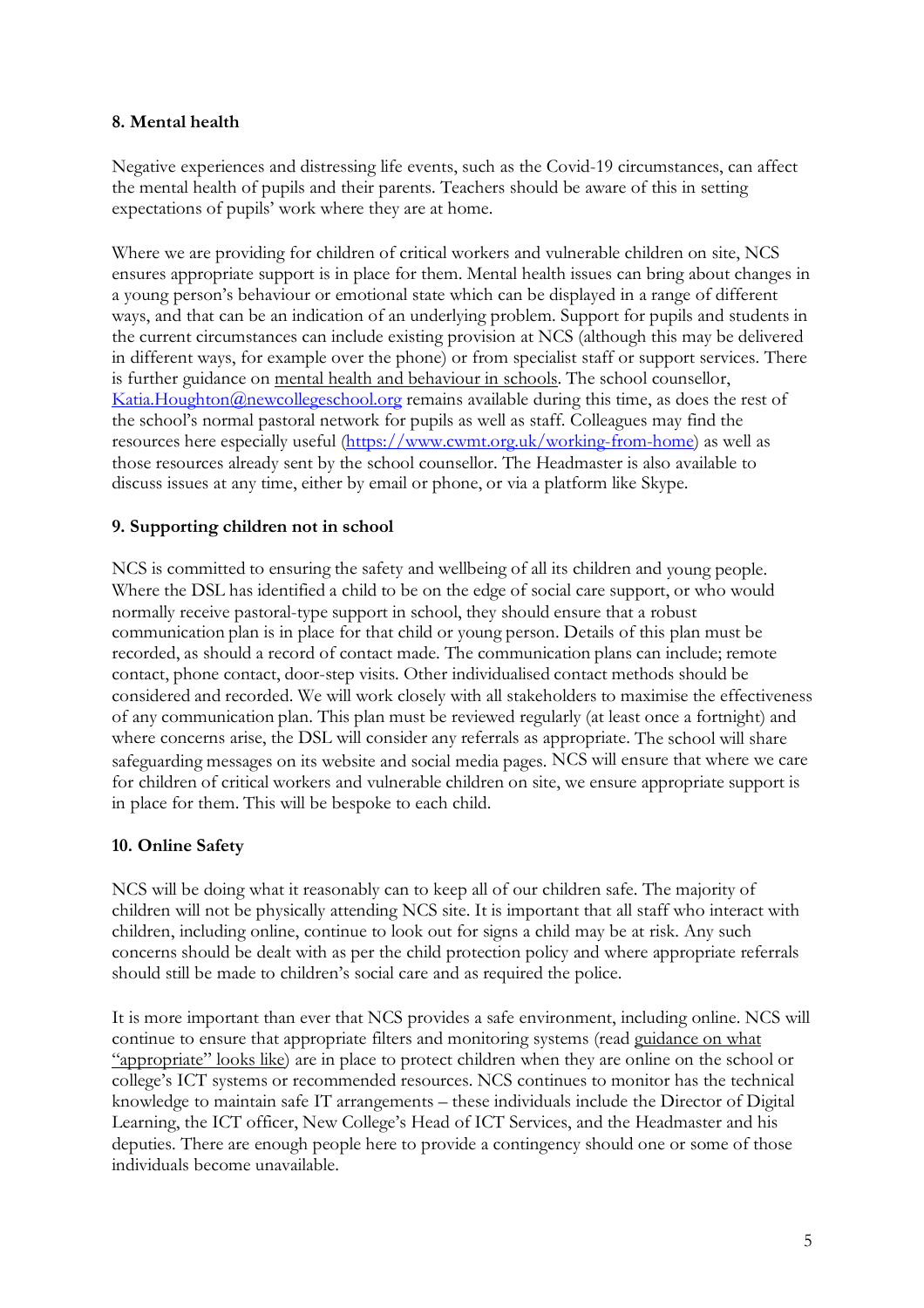The UK Council for Internet Safety provides information to help governing boards and proprietors assure themselves that any new arrangements continue to effectively safeguard children online. The UK Safer Internet Centre's professional online safety helpline also provides support for the children's workforce with any online safety issues they face. Local authorities may also be able to provide support.

**It is important that all staff who interact with children, including online, continue to look out for signs a child may be at risk. Any such concerns should be dealt with as per the Child Protection Policy and where appropriate referrals should still be made to children's social care and as required, the police. Online teaching should follow the principles as set out in the staff guide to remote learning.**

NCS will ensure any use of online learning tools and systems is in line with privacy and data protection/GDPR requirements. Below are some things to consider when delivering virtual lessons, especially where webcams are involved:

- Online face-to-face teaching must only happen with the express written permission of the pupil's parent and the permission of the Headmaster (signaled by the release of an official NCS policy)
- There must never be an occasion when, during a face-to-face online session, there is no appropriate adult (e.g. parent/guardian) present with the pupil
- In the event that the adult leaves the room, the record function should be used and the video held on an institutional NCS cloud account (i.e. @newcollegeschool.org through approved virtual meeting apps), never on a personal device
- Lessons must take place on an NCS-certified platform, using the teacher's @newcollegeschool.org account
- Teachers must not under any circumstances use personal accounts or personal email addresses, nor save any footage or photos from the lesson to a personal device
- All relevant safeguarding policies and guidelines apply, as well as the school's ICT Acceptable Use Policy, as they would in an in-person meeting
- When webcams are being used, the teacher must ensure that they are wearing appropriate professional clothing. They must also be aware that the camera will pick up whatever is in the background; all inappropriate materials must be removed.
- All those engaged in the lesson should be in an open 'shared' space at home (e.g. a living room, not a bedroom)
- Relevant considerations must still be made for SEND pupils and those with IEPs
- The teacher must also ensure that the pupil is fully dressed appropriately (e.g. not in pyjamas). The lesson must end immediately if that is not the case, and the parent must be notified immediately
- The same standards of professionalism apply to online teaching as they do to in-person teaching

It is good practice for teachers to keep a log of the date/time/length and pupils present for any online meeting or lesson.

The Department for Education is providing separate guidance on providing education remotely. It will set out 4 key areas that leaders should consider as part of any remote learning strategy. This includes the use of technology. Recently published guidance from the UK Safer Internet Centre on safe remote learning and from the London Grid for Learning on the use of videos and livestreaming could help plan online lessons and/or activities and plan them safely.

NCS considers the safety of our children when they are asked to work online. The starting point for online teaching is that the same principles apply as set out in the NCS staff behaviour policy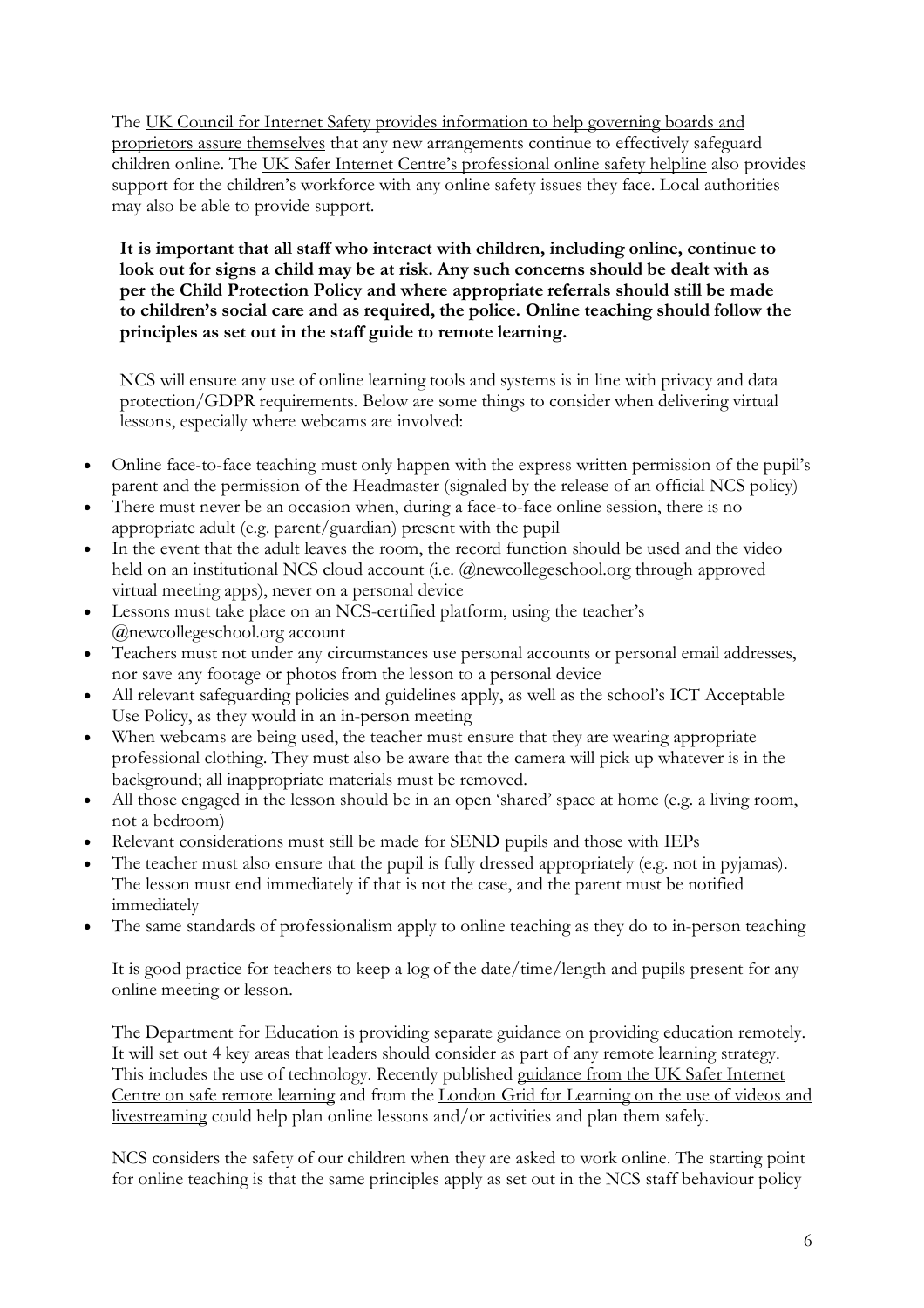or code of conduct. NCS policies include, amongst other things, acceptable use of technologies, staff pupil/student relationships and communication including the use of social media. The policy applies equally to any existing or new online and distance learning arrangements which are introduced. The principles set out in the guidance for safer working practice for those working with children and young people in education settings published by the Safer Recruitment Consortium may help schools and colleges satisfy themselves that their staff behaviour policies are robust and effective. In some areas schools and colleges may be able to seek support from their local authority when planning online lessons/activities and considering online safety.

An essential part of the online planning process will be ensuring children who are being asked to work online have very clear reporting routes in place so they can raise any concerns whilst online. As well as reporting routes back to NCS this should also signpost children to age appropriate practical support from the likes of:

- Childline for support
- UK Safer Internet Centre to report and remove harmful online content
- CEOP for advice on making a report about online abuse

NCS will be in regular contact with parents and carers. Those communications will be used to reinforce the importance of children being safe online. It will be especially important for parents and carers to be aware of what their children are being asked to do online, including the sites they will asked to access and be clear who from NCS (if anyone) their child is going to be interacting with online.

Parents and carers may choose to supplement the school or college online offer with support from online companies and in some cases individual tutors. In their communications with parents and carers, NCS will emphasise the importance of securing online support from a reputable organisation/individual who can provide evidence that they are safe and can be trusted to have access to children. Support for parents and carers to keep their children safe online includes:

- Internet matters for support for parents and carers to keep their children safe online
- London Grid for Learning for support for parents and carers to keep their children safe online
- Net-aware for support for parents and careers from the NSPCC
- Parent info for support for parents and carers to keep their children safe online
- Thinkuknow for advice from the National Crime Agency to stay safe online
- UK Safer Internet Centre advice for parents and carers

The usual NCS policies on pupils' computer and internet use apply:

By logging onto the School's computer system, you confirm you have read and understood this acceptable use policy. Pupils at New College School (NCS) are allowed a great deal of freedom in using ICT for study and in leisure. However with freedom comes responsibility. We cannot control what people around the world may post or make available on the internet and some material which it is possible to access is not acceptable in school, while other material must be treated with great sensitivity and care.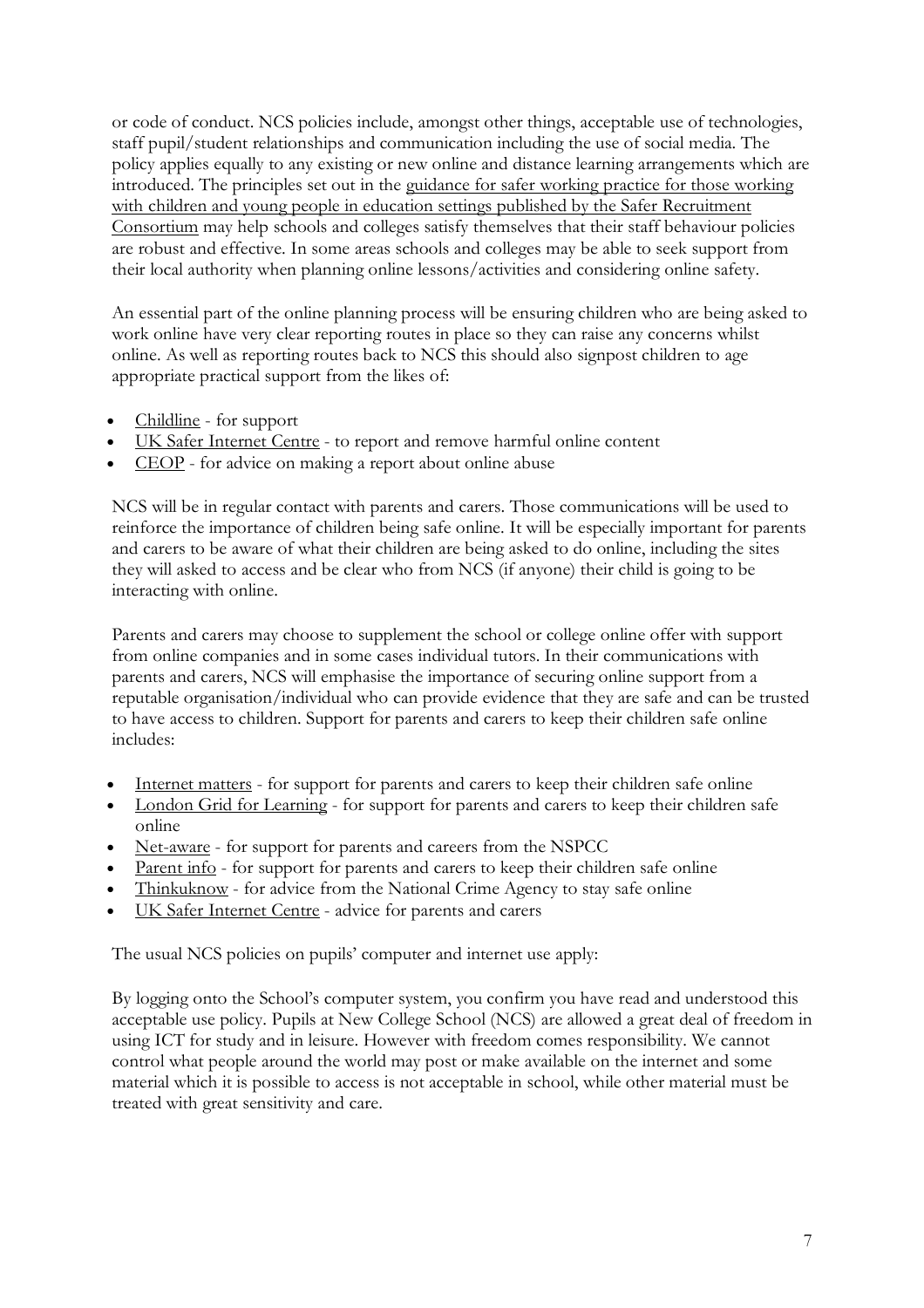We expect all users of our ICT facilities in school to take responsibility in the following ways:

- 1. Not to access or try to access any material that is:
- o Violent or that which glorifies violence
- o Criminal, terrorist or glorified criminal activity
- o Racist or designed to incite racial hatred
- o Of extreme political opinion
- o Inappropriate in content (pictures or text)
- o Crude, profane or with otherwise unsuitable language
- o Blasphemous or mocking of religious and moral beliefs and values
- o In breach of the law, including copyright law, data protection and computer misuse
- o Belongs to other users of ICT systems and which they do not have explicit permission to use
- 2. Not to use any form of IT to intimidate or mock others (cyberbullying)
- 3. Not to search for or use websites that bypass the school's internet filtering
- 4. Never to login or attempt to login to any personal web-based accounts, with the exception of the school VLE
- 5. Not to use or attempt to use removal media including USB drives, CDs or DVDs without the explicit permission of the Computing staff
- 6. Not to download or attempt to download software of any kind without the explicit permission of the Computing staff
- 7. Not to attempt to install any software
- 8. To be extremely cautious when using blogs and never to reveal personal details such as home address, telephone number or email address
- 9. Not to interfere with, attempt to access or cause malicious damage to the ICT resources, facilities and infrastructure
- 10. Not to remove any ICT facilities from the room(s) in which they are being used, without permission
- 11. Not to use another person's username or password, even with their permission
- 12. Not to use mobile phones in school. If it is essential for you to bring a phone to school because you need it to contact parents on your way home, then such phones should be signed into the School Office on arrival and signed out whne you leave the premises.
- 13. To report immediately any breach (deliberate or accidental) of this policy to the Computing staff

In order to protect responsible users the school employs an electronic monitoring system to prevent access to unsuitable material. All use of the ICT systems in the school is monitored and logged and you must be aware that whatever you do on the computer can be recalled at a later stage. NCS reserves the right to access all material stored on its ICT system, including that held in the personal areas of pupil accounts for the purposes of ensuring appropriate use, data protection, computer misuse, child protection and health and safety.

Any boy who is found not to be acting responsibly in this way may expect to be sanctioned according to the School's rewards and sanctions policy. Irresponsible users may be temporarily denied access to the ICT facilities and reckless or harmful behaviour will be treated appropriately. Persistent offenders may be denied access to the ICT facilities on a permanent basis. Where applicable, police or local authorities may be involved, or other legal action taken.

*The following summary is based on information for parents on cybersafety prepared by Childnet. For additional information, there are leaflets available in the School Office or you can log on to the Childnet website (*www.childnet.com*).*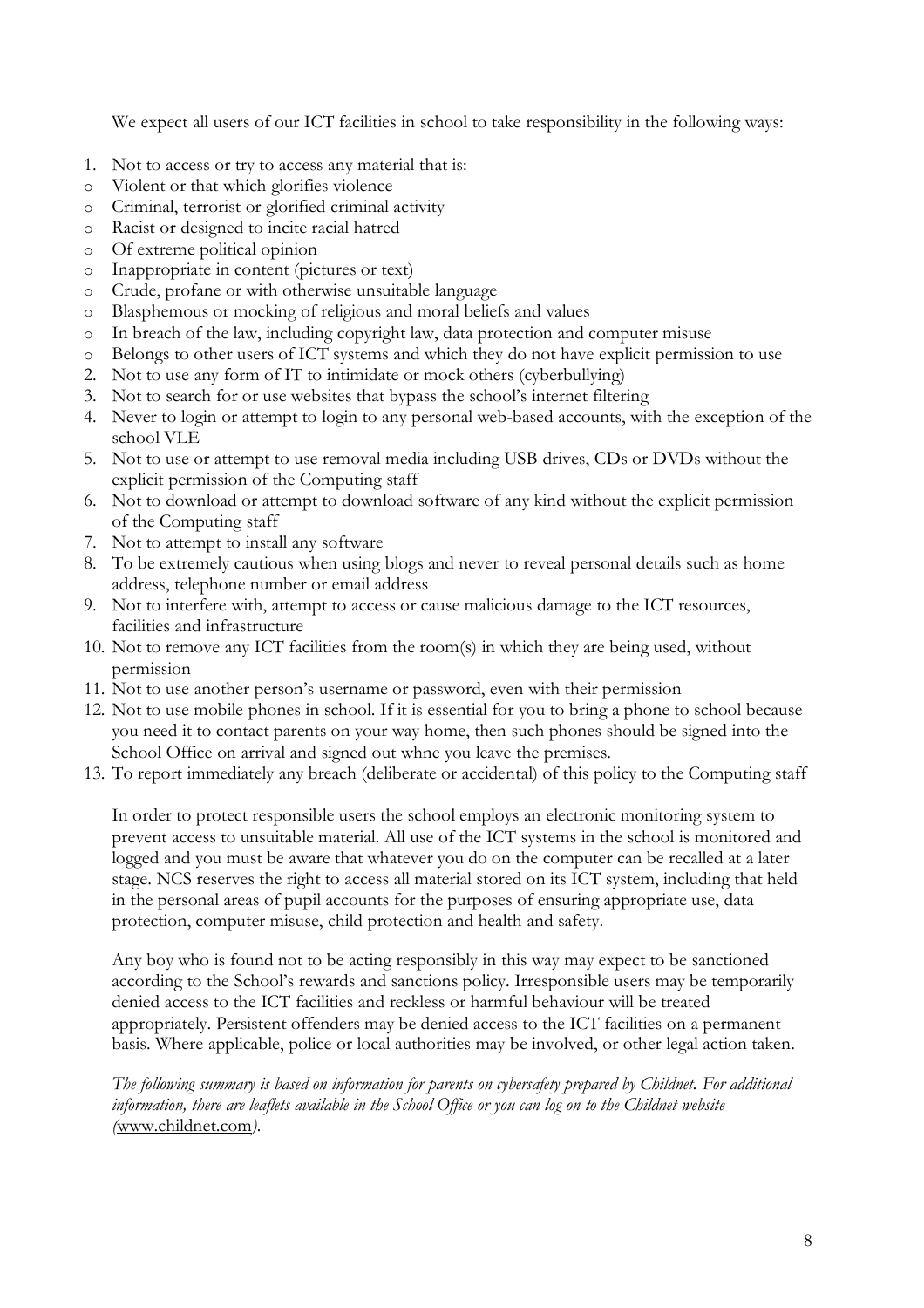- The general principle for parents of young children is to encourage them to **tell** you if there is anything they are unsure of when using the Internet.
- Have an open dialogue about the use of the internet at home ask questions and encourage children to talk to you about what they are using it for, what they have found, etc.
- Encourage children to be **SMART** about giving out personal information:

**S= Safe** (never give out personal info when chatting or posting online - including email address, phone number, passwords). Encourage them to use a nickname, rather than a real name. **M= Meet** (children should not meet anyone they have encountered online without parents' permission)

**A = Accepting** (they should avoid accepting emails, files and messages from anyone they don't know)

**R = Reliable** (only chat to those you know – friends and family)

**T = Tell** (tell an adult if anything makes you feel uncomfortable or worried)

- **Digital footprint:** children need to be aware of the impact of their online activity on themselves and others, and should know who is able to view and share the information they have posted. 'Think before you post!'
- **Internet content:** children should be encouraged to question the reliability of online content.
- **Illegal downloading:** it is illegal to download copyrighted material and it can lead to prosecutions; it is also a way in which viruses are transmitted, and may contain hidden messages from strangers. To be sure of where you can download legally, go to www.contentmap.com
- Set up a **family email address** which can be used if a child wants to sign up to a particular site
- **Social networking is illegal** for all those under 13. For teenagers and adults, use **privacy** options carefully in order to allow access to your information by friends and family only. In **Facebook,** you can manage access to your timeline entries via '**custom'.** There are specific guides to 'customising' your Facebook page available on the website.
- **Twitter** use Privacy option 'Protect my tweets'. Posting on Twitter needs to be done with great care – think of the consequences.
- **YouTube** use the Filter button to stop inappropriate material
- **Cyberbullying –** Have an open discussion about this and encourage children to report any concerns. Report misconduct to social networks. Contact the school. Contact the police if the law has been broken.
- If children do access adult content / extremist content / games with extreme images, it is **important not to overreact**. Have a measured conversation with them and give them a strategy to use to avoid such material.
- In selecting appropriate **Games:** use age ratings and content icons.
- **Grooming:** if you have any concerns that this may be happening, contact the police (www.ceop.police.co.uk)
- **Apps** often used by young people to send messages and pictures. Parents are advised to keep a close eye on these:- Kik – Instagram - WhatsApp

## **11. Supporting children in school**

NCS is committed to ensuring the safety and wellbeing of all its students. We will continue to be a safe space for all children to attend and flourish. The Headteacher will ensure that appropriate staff are on site and staff to pupil ratio numbers are appropriate, to maximise safety. NCS will refer to the Government guidance for education and childcare settings on how to implement social distancing and continue to follow the advice from Public Health England on handwashing and other measures to limit the risk of spread of COVID-19 (see below). NCS will ensure that where we care for children of critical workers and vulnerable children on site, we ensure